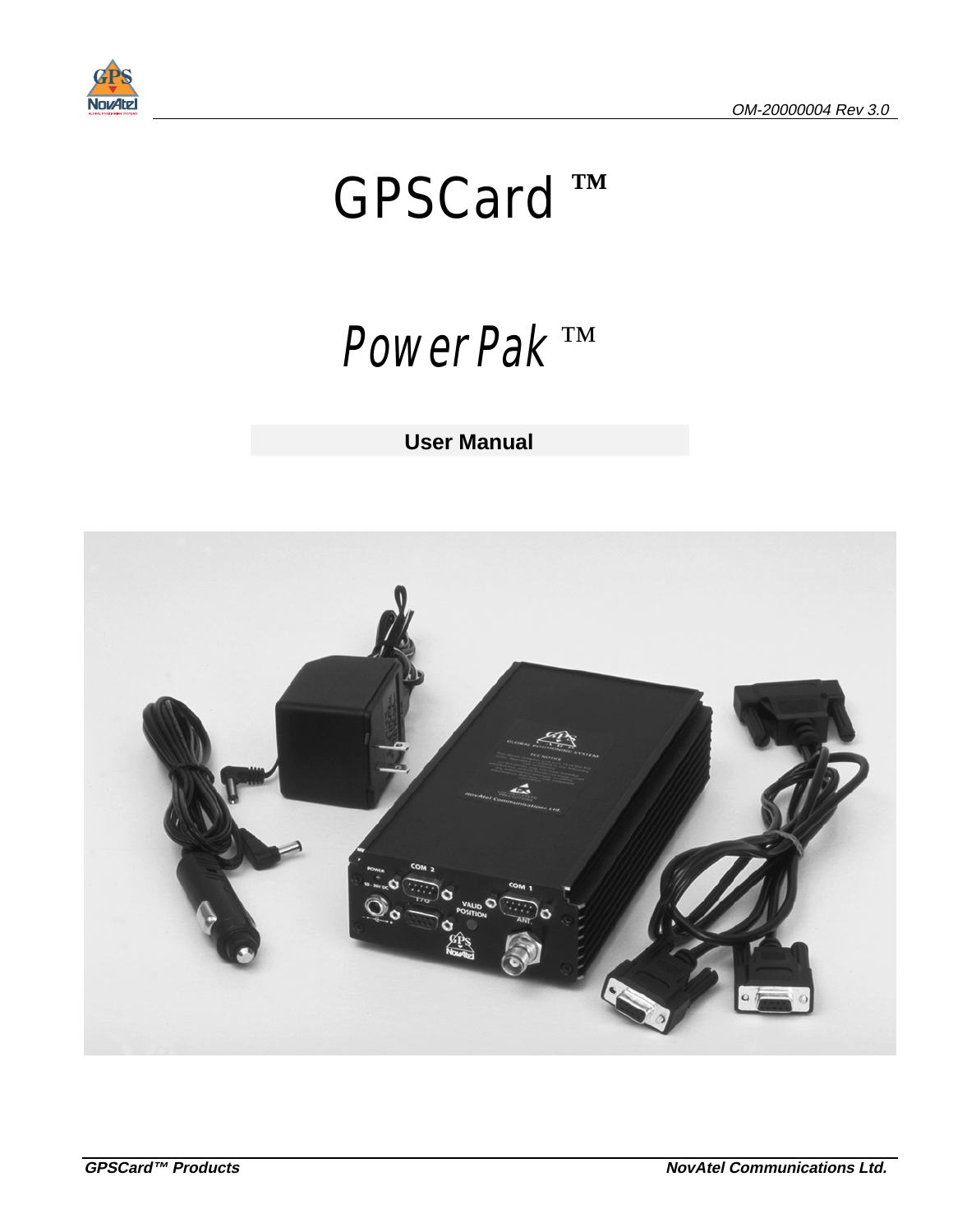

# **GPSCARD™ PowerPak**

#### **User Manual**

| <b>Publication Number:</b> | OM-20000004 |          |
|----------------------------|-------------|----------|
| <b>Revision Level:</b>     | Rev. 3.0    | 94/11/28 |

#### **Proprietary Notice**

No part of this manual may be reproduced or transmitted in any form or by any means, electronic or mechanical, including photocopying and recording, for any purpose without the express written permission of a duly authorized representative of NovAtel Communications Ltd.

The information contained within this manual is believed to be true and correct at the time of publication. The content of this manual is subject to change without notice and does not represent a commitment on the part of NovAtel Communications Ltd.

Should you have any comments concerning this manual, please do not hesitate to contact NovAtel Communications, GPS Business Group.

© 1994 NovAtel Communications Ltd. All rights reserved Unpublished rights reserved under International copyright laws. Printed in Canada on recycled paper.

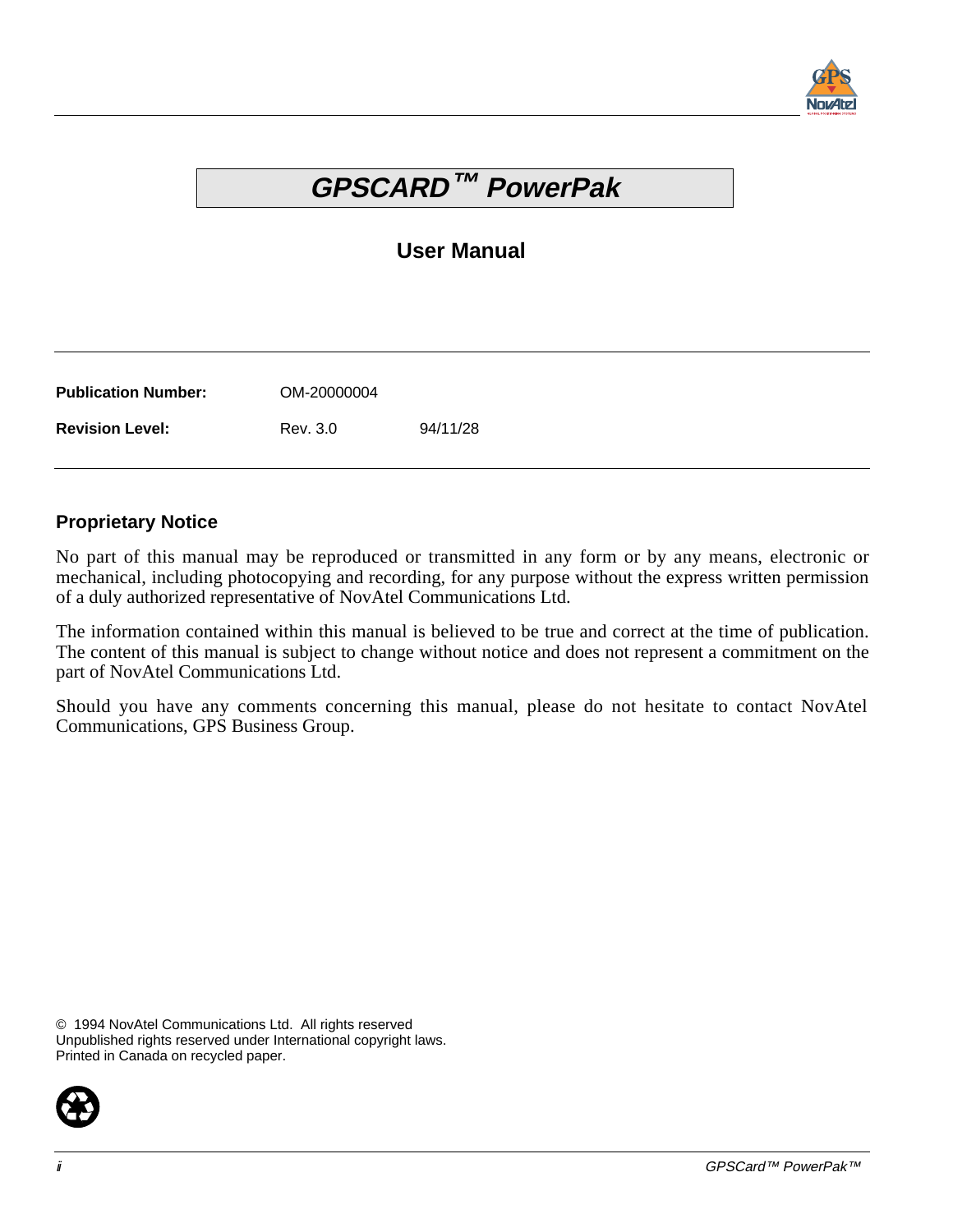



# **TABLE OF CONTENTS**

|--|--|

#### **PowerPak Overview**

## **APPENDICES**

 $\mathbf{A}$ 

#### 

# **TABLES**

| Table 1 |  |
|---------|--|
| Table 2 |  |

# **FIGURES**

| Figure 1 |  |
|----------|--|
| Figure 2 |  |
| Figure 3 |  |
| Figure 4 |  |
| Figure 5 |  |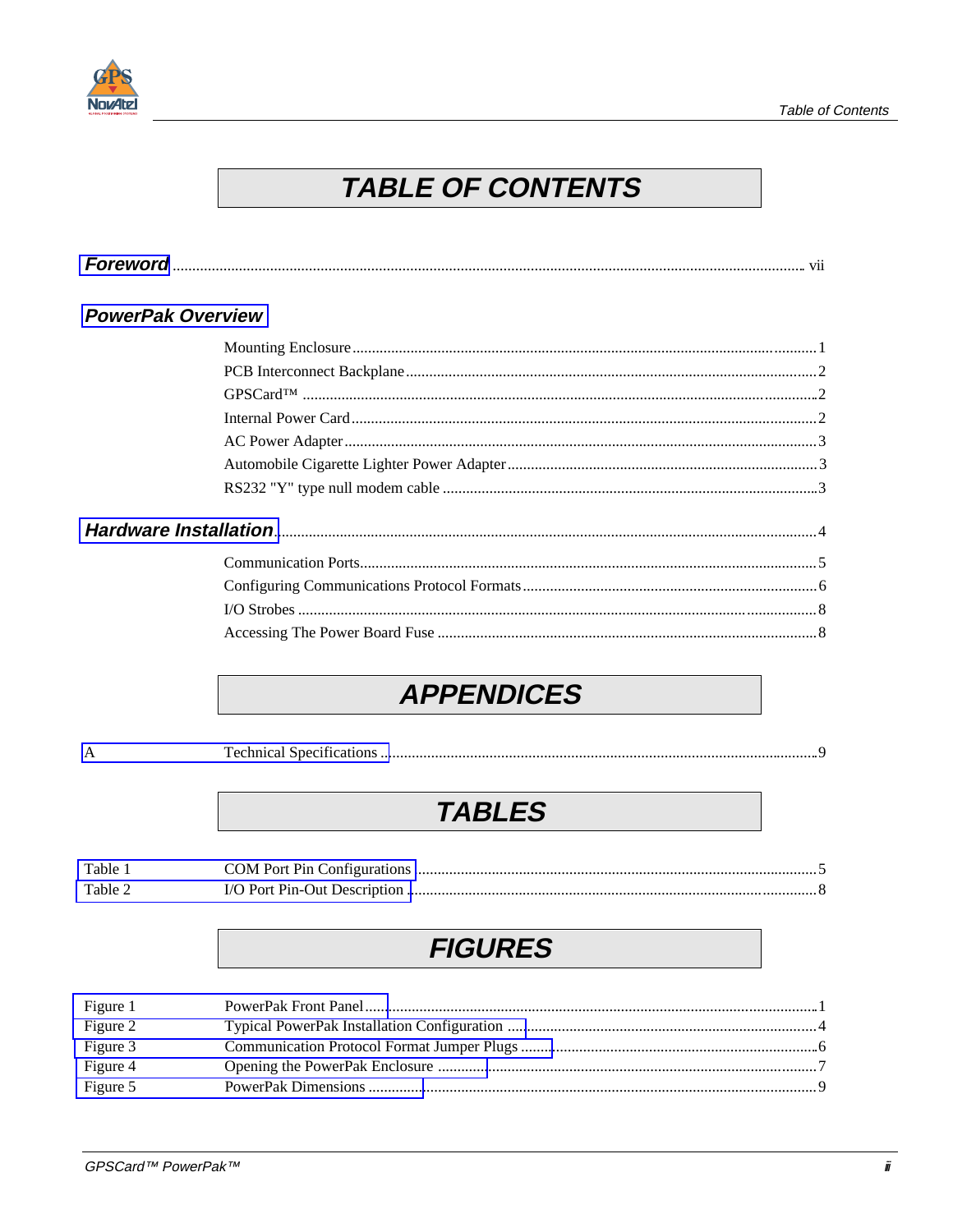

# **CUSTOMER SERVICE**

If you require customer service, please provide the following information along with a detailed description of the problem when you call or write:

|                                               | GPSCard interface: Computer type: ______________________ Operating Shell: _________________________  |
|-----------------------------------------------|------------------------------------------------------------------------------------------------------|
|                                               |                                                                                                      |
| inquiry (attach additional sheets if needed): | Please provide a complete description of any problems you may be experiencing, or the nature of your |
|                                               |                                                                                                      |
|                                               | ,我们也不能在这里的时候,我们也不能在这里的时候,我们也不能不能不能不能不能不能不能不能不能不能不能不能不能不能不能。""我们不能不能不能不能不能不能不能不能不能                    |
|                                               |                                                                                                      |
|                                               | ,我们也不能会有什么。""我们的人,我们也不能会有什么?""我们的人,我们也不能会有什么?""我们的人,我们也不能会有什么?""我们的人,我们也不能会有什么?""                    |

You may photocopy and fax this page, call, or mail the above information to the address listed below.

For customer support, contact the NOVATEL GPS Hotline at 403-295-4900, Fax 403-295-4901, or write to:

**NovAtel Communications Limited GPS Customer Service 6732 - 8th Street N.E. Calgary, Alberta, Canada T2E 8M4**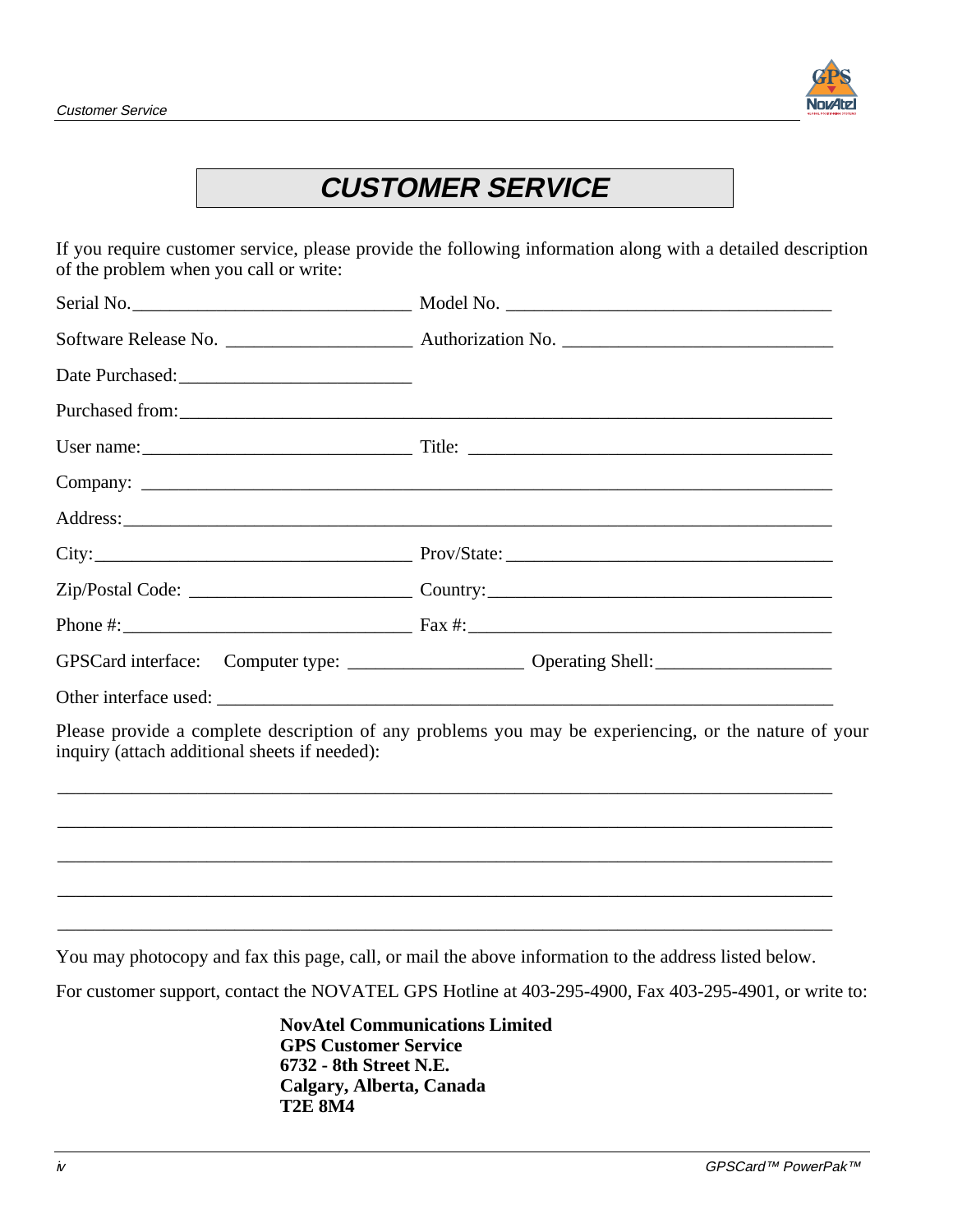

# **WARRANTY POLICY**

NovAtel Communications Ltd. warrants that its Global Positioning System (GPS) products are free from defects in materials and workmanship, subject to the conditions set forth below, for the following periods of time:

| GPSCard <sup>™</sup> Series | One (1) Year     |
|-----------------------------|------------------|
| GPSAntenna™ Series          | One $(1)$ Year   |
| Cables and Accessories      | Ninety (90) Days |
| Software Support            | One (1) Year     |

Date of sale shall mean the date of the invoice to the original customer for the product. NovAtel's responsibility respecting this warranty is limited solely to product replacement or product repair at an authorized NovAtel location only. Determination of replacement or repair will be made by NovAtel personnel or by technical personnel expressly authorized by NovAtel for this purpose.

This warranty will not extend to damage or failure resulting from misuse, neglect, accident, alteration, abuse, improper installation, non-approved antenna/cables/accessories, or operation in an environment other than that intended.

In no event will NovAtel be liable for any indirect, incidental, special or consequential damages whether through tort, contract or otherwise. This warranty is expressly in lieu of all other warranties, expressed or implied, including without limitation the implied warranties of merchantability or fitness for a particular purpose. The foregoing states the entire liability of NovAtel with respect to the products herein.

There are no user serviceable parts in the GPSCard and no maintenance is required. When the status code indicates that a unit is faulty, replace with another unit and return the faulty unit to the address listed below.

You must obtain a **RETURN MATERIAL AUTHORIZATION** (**RMA**) number by calling GPS Customer Service at 403-295-4900 before shipping any product to NovAtel.

Once you have obtained an RMA number, you will be advised of proper shipping procedures to return any defective product. When returning any product to NovAtel, please return all original diskettes along with the defective product in the original packaging to avoid ESD and shipping damage.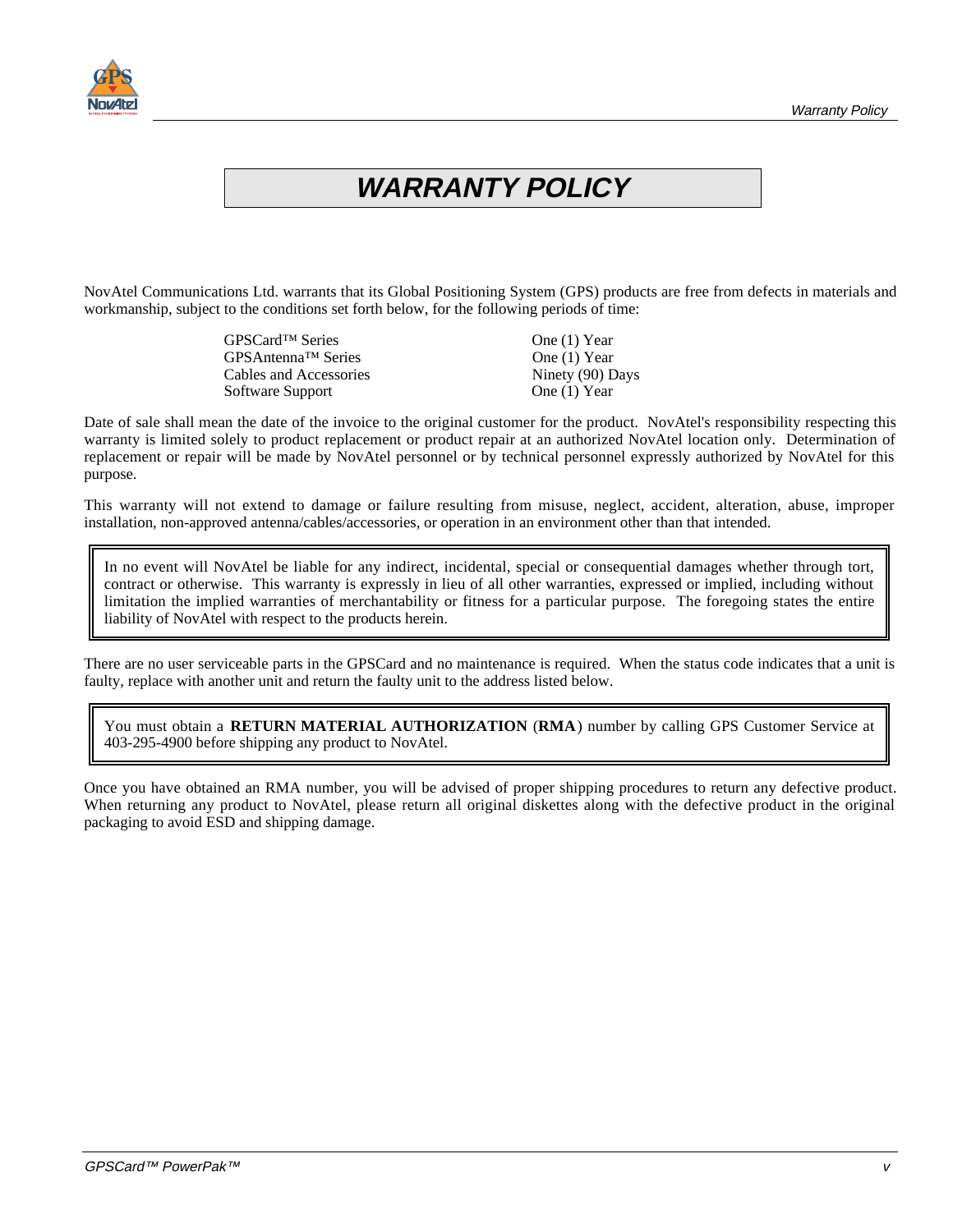

## **NOTICE**

This equipment has been tested and found to comply with the limits for a class A digital device, pursuant to Part 15 of the FCC rules. These limits are designed to provide reasonable protection against harmful interference when the equipment is operated in a commercial environment. This equipment generates, uses, and can radiate radio frequency energy and, if not installed and used in accordance with the instruction manual, may cause harmful interference to radio communications. Operation of this equipment in a residential area is likely to cause harmful interference in which case the user will be required to correct the interference at his own risk.

Equipment changes or modifications not expressly approved by the party responsible for compliance could void the user's authority to operate the equipment.

**IMPORTANT:** In order to maintain compliance with the limits of a Class A digital device, you are required to use properly shielded interface cables when using the Strobe Port (I/O).

# **CAUTION ! Handle with Care**

**Use Anti-Static Precautions**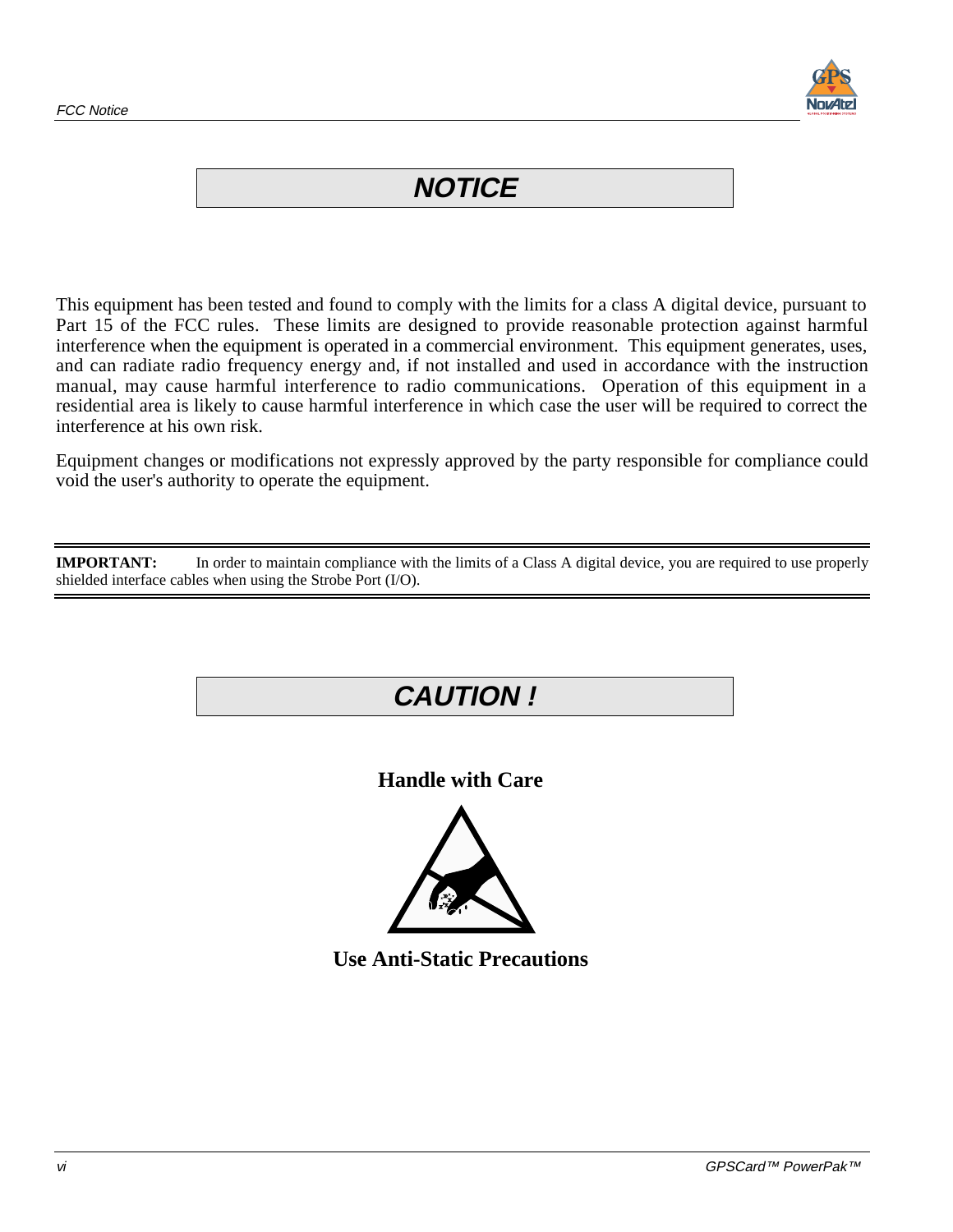<span id="page-6-0"></span>

## **FOREWORD**

#### **Scope**

The NovAtel GPSCard PowerPak User Manual is written for the OEM Purchaser. From here on, the OEM purchaser shall be referred to as the "user".

This manual provides sufficient information for initial set-up and operation of the GPSCard PowerPak.

The focus of this manual is on the initial OEM *user's* perspective for integration, evaluation, and operation purposes. It is beyond the scope of this manual to provide service or repair details. However information is provided to allow you to open the PowerPak to change the communications port configurations and to replace the internal fuse, if required. Please contact your NovAtel Service Center for any customer service problems or inquiries.

#### **Prerequisites**

This manual is intended to be a companion manual to the GPSCard OEM Series Installation and Operating Manual (OM-20000007) and the Command Descriptions Manual (OM-20000008). All specific information concerning the OEM Series installation and operation is contained in the OEM Series Installation and Operating Manual. To effectively use and operate the GPSCard PowerPak, it is required that you thoroughly familiarize yourself with the contents of the Command Descriptions Manual.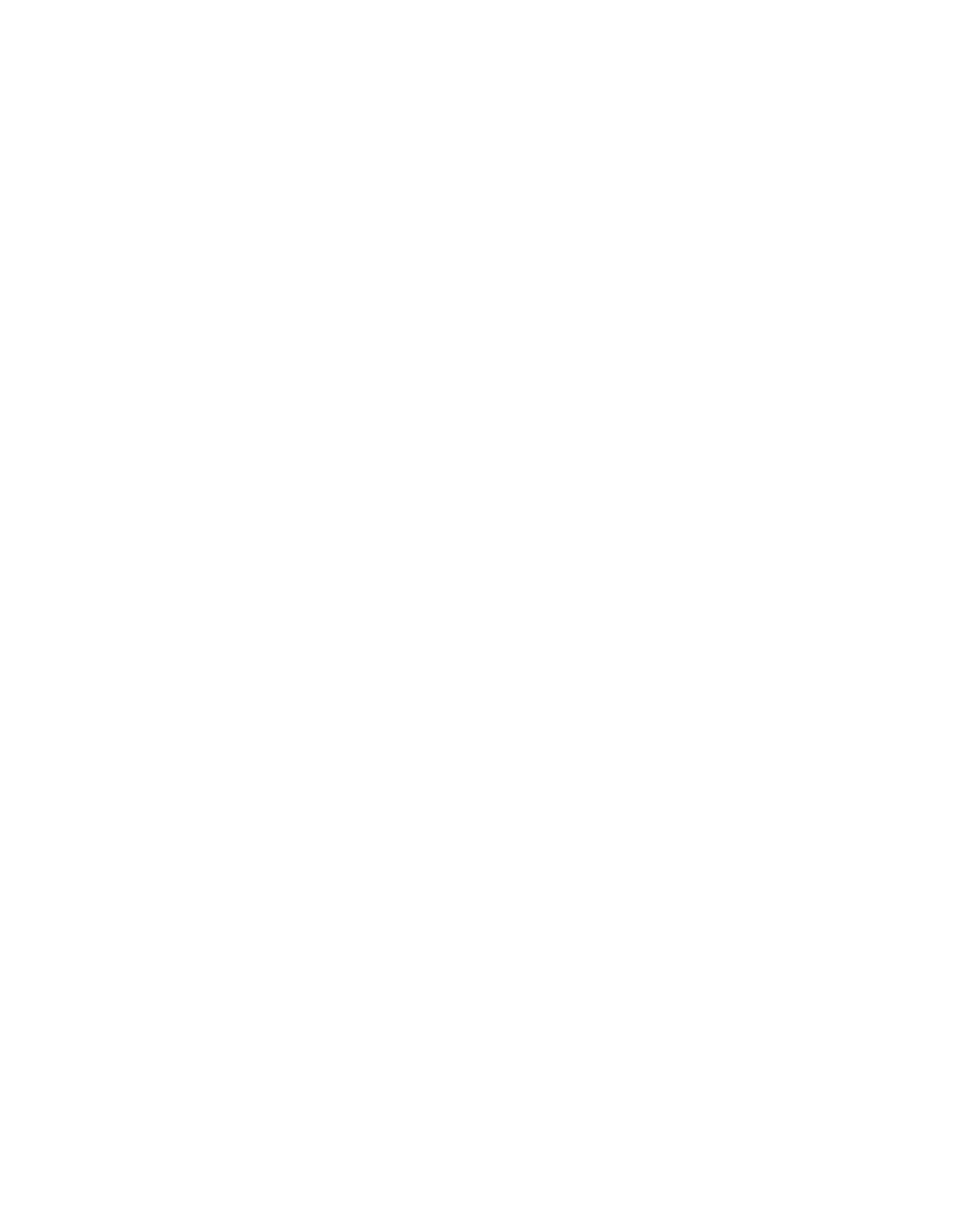<span id="page-8-0"></span>

# **PowerPak OVERVIEW**

The NovAtel GPSCard™ OEM Series has been designed for the OEM developer who intends to design a GPS navigation or positioning system around the NovAtel GPSCard OEM Series. The GPSCard PowerPak was produced to simplify the initial set-up required by the OEM developer to facilitate the evaluation process. The kit provides the following features:

- a suitable mounting enclosure
- one OEM Performance Series GPSCard<sup>TM</sup>
- built-in power converter
- internal PCB interconnect backplane
- internally selectable communication protocol jumper plugs (RS232, RS422, or NMEA 0183)
- an external AC power adapter
- an external automobile cigarette lighter power adapter
- two serial communication ports and a strobe port
- an ESD grounding wrist strap
- RS232 "Y" type null modem cable

#### **Mounting Enclosure**

The PowerPak mounting enclosure provides a protective environment for the GPSCard while the user carries out operational and interface testing. The mounting enclosure also houses the internal power card, interconnect back-plane, and front panel connections for COM1, COM2, strobes, GPSAntenna, and power input. There are two LED's on the front panel; one to indicate power on (red) and one to indicate when the GPSCard has computed valid position (green).

The enclosure measures 205mm x 111mm x 47mm, weighing approximately one kilogram and is constructed of extruded aluminum. Each end of the enclosure is sealed with an end plate (front panel, back panel) and four mounting screws.

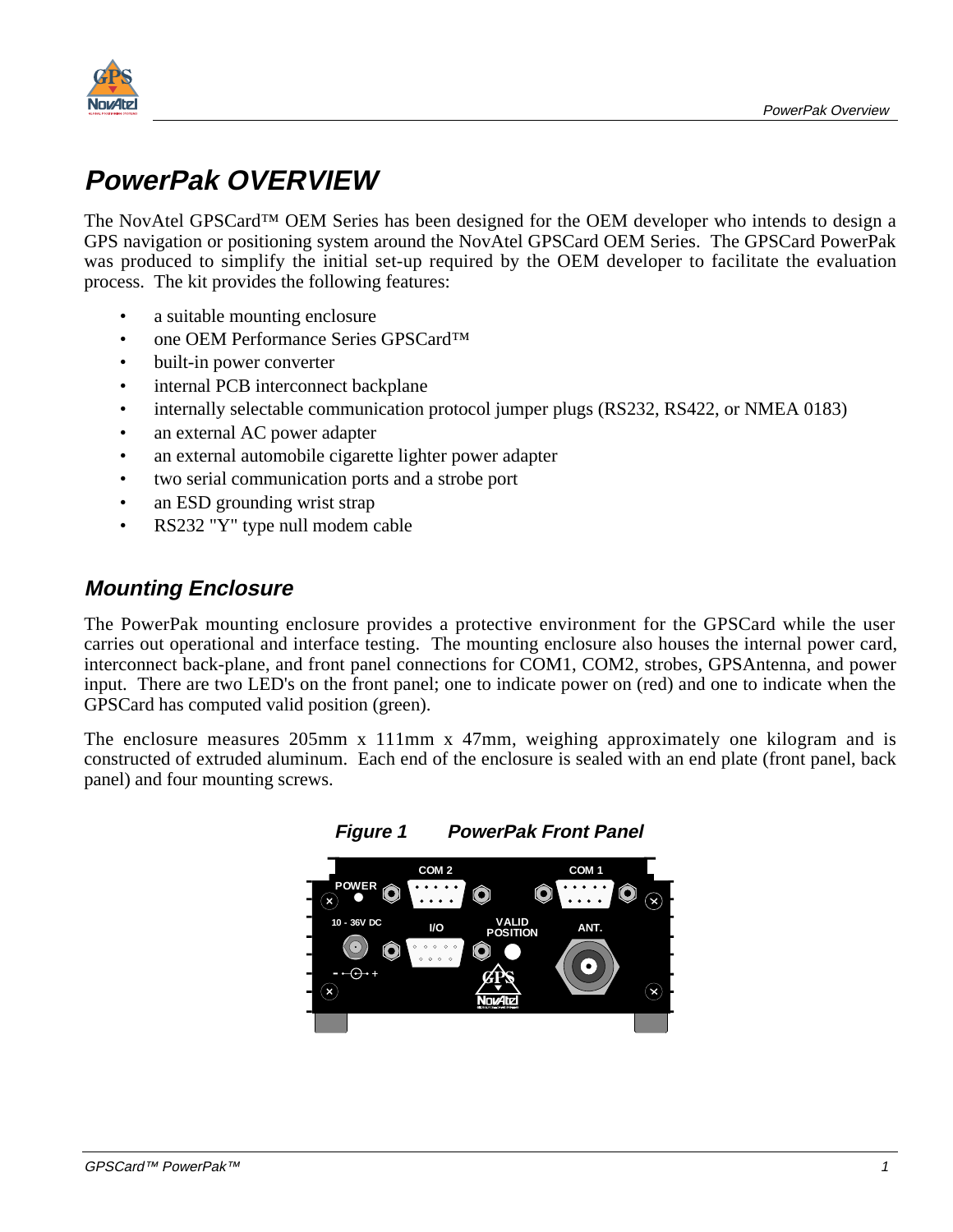

#### **PCB Interconnect Backplane**

The interconnect backplane is a printed circuit board vertically mounted directly behind the PowerPak front panel. Its purpose is to provide direct interconnection between the GPSCard 64–pin connector, power card, and the front panel input and output connections.

The backplane is an integral part of the front panel where all of the input, output, and interconnect connectors are directly soldered to it (except the antenna interconnect cable assembly). When the front panel is mounted to the enclosure box, the GPSCard and power card plug directly into the backplane completing all required interconnections. When the front panel is removed, both cards can be slid out from the enclosure while still plugged into the backplane and front panel, or become disconnected by unplugging the backplane directly from the two cards. Refer to the [Installation S](#page-14-0)ection for specific information about removal of the panels and internal circuit boards.

Also found on the interconnect backplane are two connector headers, J1 and J2. Each header accommodates six jumper plugs which are used for configuring COM1 and COM2 ports for optional communications protocol (RS232, RS422, or NMEA 0183). Refer to the [Hardware Installation](#page-12-0) Section for further information on the jumper plugs.

#### **GPSCard™**

The GPSCard is mounted by sliding it into card guides located on each side of the mounting enclosure (second slot from the top of the enclosure) and is located above the power card. It becomes secured into place when the backplane connector plugs into it as the front panel is fastened to the enclosure.

All information specific to the GPSCard can be found in the GPSCard OEM Series Installation and Operating Manual OM-20000007.

#### **Internal Power Card**

The internal power card is a DC to DC power converter providing multiple output voltages, filtering, fuse protection, and voltage regulation for the GPSCard. It will accept a single input voltage between the range of  $+10$  to  $+36$  VDC and converts it to  $+5$ ,  $+12$ , and  $-12$  VDC which the GPSCard requires to operate. The power input is reverse polarity protected and utilizes a replaceable 2.0 Amp fuse mounted on the power card which will blow when an over-current condition occurs.

The power card is mounted by sliding it into card guides located on each side of the mounting enclosure (second slot from the bottom of the enclosure) and is located below the GPSCard. It becomes secured into place when the backplane connector plugs into it as the front panel is fastened to the enclosure.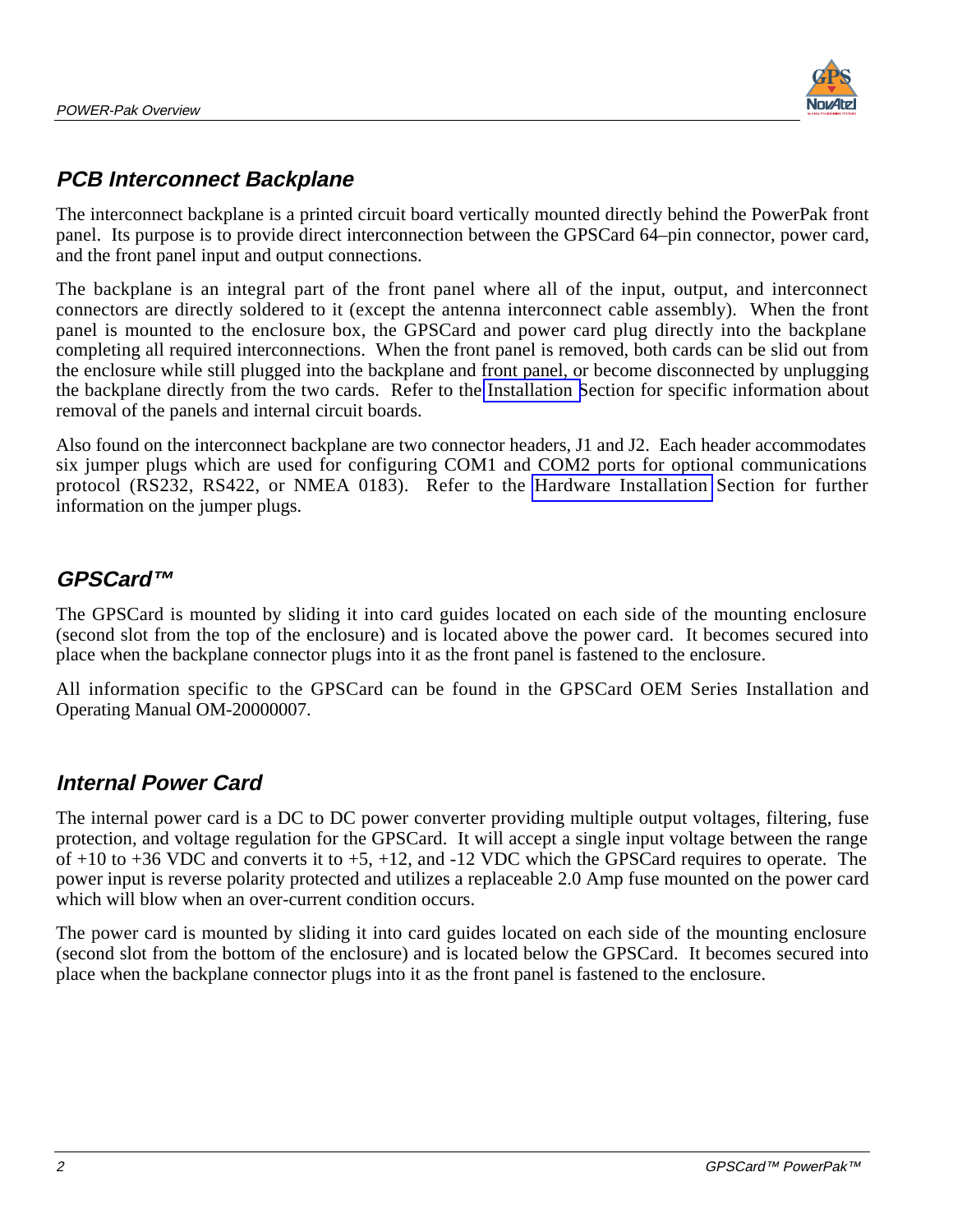

#### **AC Power Adapter**

The AC power adapter supplied with the PowerPak provides a convenient means for converting available 110 VAC (60 Hz) power to 12 VDC which is suitable to drive the PowerPak power converter board.

The output from the power adapter utilizes a standard 2.1 mm plug where the center is a female contact (positive) and the outer jacket contact is negative and plugs directly into the power jack located on the front panel of the PowerPak.



#### **Automobile Cigarette Lighter Power Adapter**

The cigarette lighter power adapter supplied with the PowerPak provides a convenient means for supplying +12 VDC while operating from an automobile.

Input is provided through the standard cigarette lighter connector. The output from the power adapter utilizes a standard 2.1 mm plug where the center is a female contact (positive) and the outer jacket contact is negative and plugs directly into the power jack located on the front panel of the PowerPak.



#### **RS232 "Y" type null modem cable**

This cable supplied with the PowerPak provides a convenient means of communications with the OEM GPSCard from a PC. The cable is equipped with a 9-pin connector at the PowerPak end which can be plugged into either COM1 or COM2. At the PC end, both a 9-pin and a 25-pin connector are provided to accommodate most PC serial (RS232) communication ports.

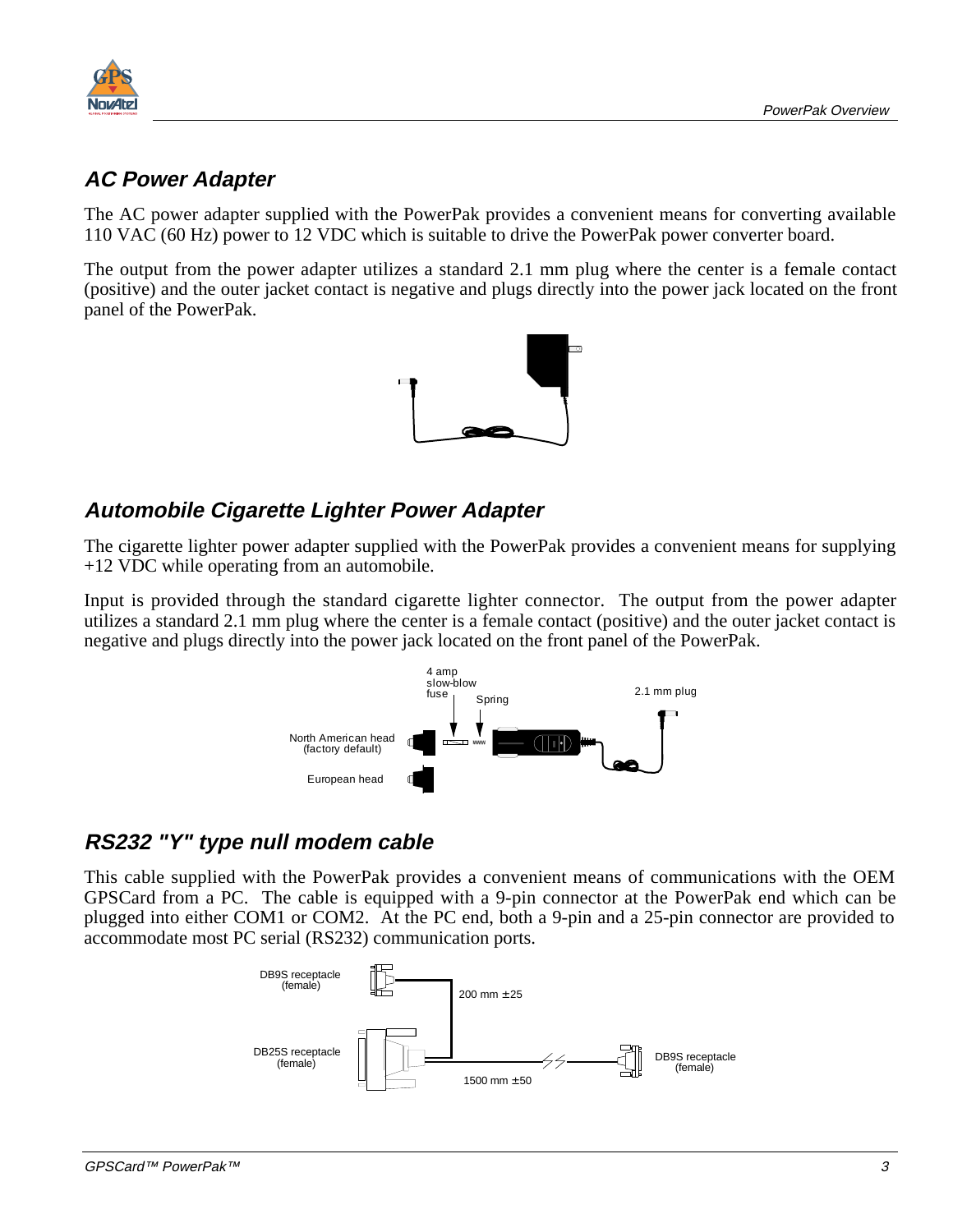

# <span id="page-11-0"></span>**HARDWARE INSTALLATION**

Installing the PowerPak is a straightforward process. A minimum configuration is established with the following set-up:

- setting up the GPSAntenna
- routing and connecting the antenna cable between the GPSAntenna and PowerPak
- connecting an RS232/RS422 or NMEA 0183 communication interface to one of the COM ports of the PowerPak. (The supplied null modem cable is intended for RS232 communications only!)
- connecting the output of the power adapter to the input power jack of the PowerPak.

Refer to the GPSCard OEM Series Installation and Operating Manual for further information on installation of the GPSAntenna and antenna coaxial cable.





#### **Communication Ports**

The PowerPak provides communications from two available ports, COM1 and COM2. These ports are defaulted to the following communications protocol format:

- RS232
- 9600 baud
- no parity
- 8 bits
- 1 stop bit
- no hand shaking
- echo off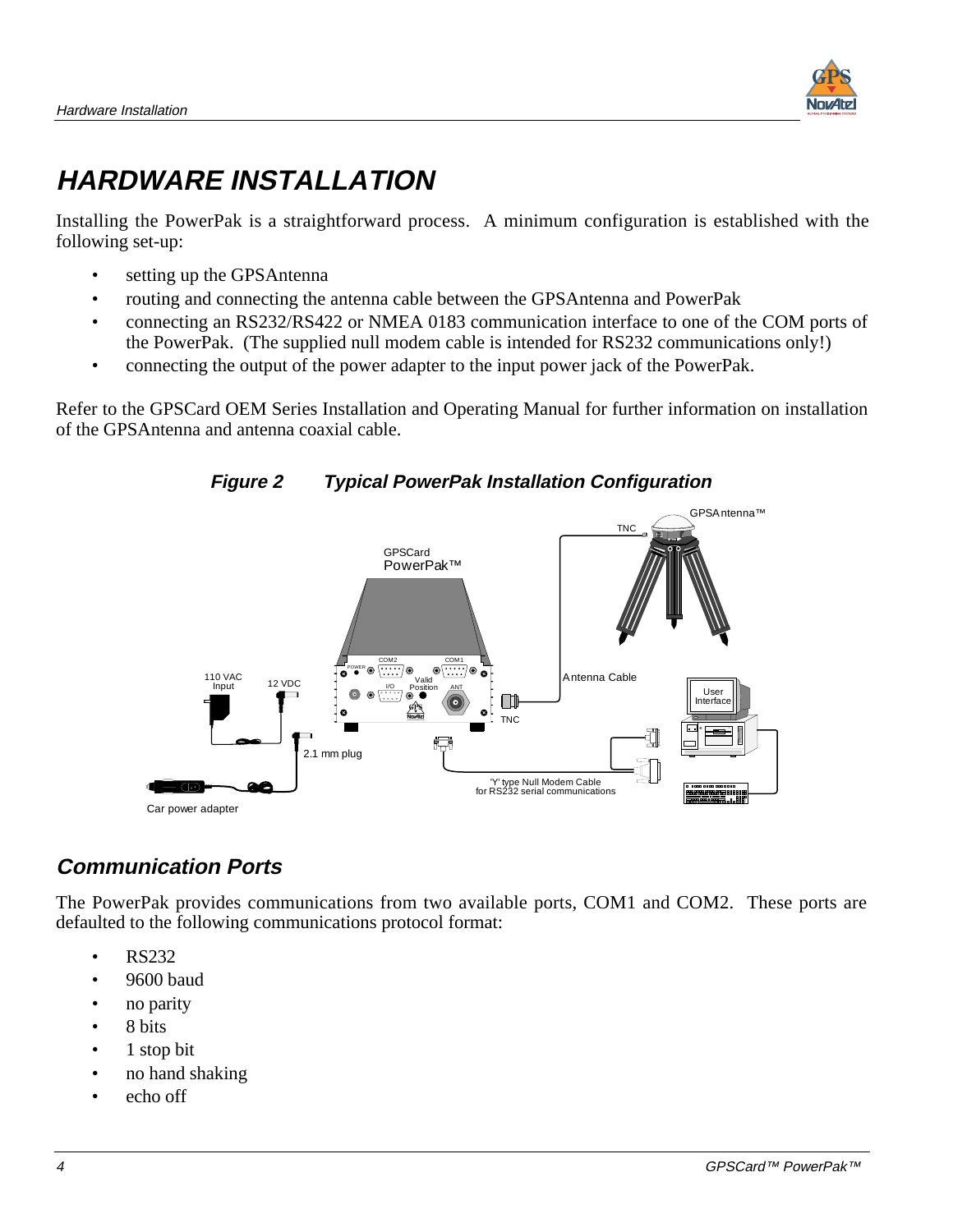<span id="page-12-0"></span>

Each COM port can be individually configured for either RS232, RS422, or NMEA 0183 communications protocol. The protocol available at each COM port is determined by the jumper plug positions on J1 (for COM1) and J2 (for COM2). J1 and J2 are located on the backplane printed circuit board, just behind the PowerPak front panel. If you do not wish to use the default baud rate, use the GPSCard COMn command to change the setting.

Pin-outs are the same for both COM ports and both ports utilize DB9P connectors. Table 1 below lists the pin-outs for each COM port configuration.

| COM1/COM2        | <b>PROTOCOL FORMAT</b> |              |                  |
|------------------|------------------------|--------------|------------------|
| DB9P             | <b>RS232</b>           | <b>RS422</b> | <b>NMEA 0183</b> |
| Pin 1            | <b>DCD</b>             | RXD-         | NMEA input B     |
| Pin <sub>2</sub> | <b>RXD</b>             | $RXD+$       | NMEA input A     |
| Pin 3            | <b>TXD</b>             | TXD+         | NMEA output A    |
| Pin 4            | DTR.                   | RTS-         | N/A              |
| Pin 5            | <b>GND</b>             | <b>GND</b>   | N/A              |
| Pin 6            | <b>DSR</b>             | CTS-         | N/A              |
| Pin 7            | <b>RTS</b>             | $RTS+$       | N/A              |
| Pin 8            | <b>CTS</b>             | CTS+         | N/A              |
| Pin 9            | <b>NULL</b>            | TXD-         | NMEA output B    |

#### **Table 1 COM Port Pin Configurations**

#### **Configuring Communications Protocol Formats**

To change the default RS232 protocol format to RS422 or NMEA 0183, it is necessary to change the jumper plug setting at J1, J2 or both depending on which COM port or ports are to be reconfigured. Both jumper plugs are located on the backplane interconnect PCB just behind the front panel.

To access the jumper plugs, first ensure the unit is powered off. Then remove the front and rear panels of the PowerPak. This is accomplished by removing the four corner screws from each of the panels. Then, access the rear panel opening, using your thumb to push both the GPSCard and Power card forward about two inches. This will cause the front panel to move forward, exposing the backplane board. Refer to Figures 3 and 4 for more details.

Locate J1 and J2 headers on the backplane PCB. J1 is the jumper plug header for COM1, and J2 is the jumper plug header for COM2. Using a set of tweezers (for grasping the jumpers), configure the jumpers according to the figure below for the protocol required.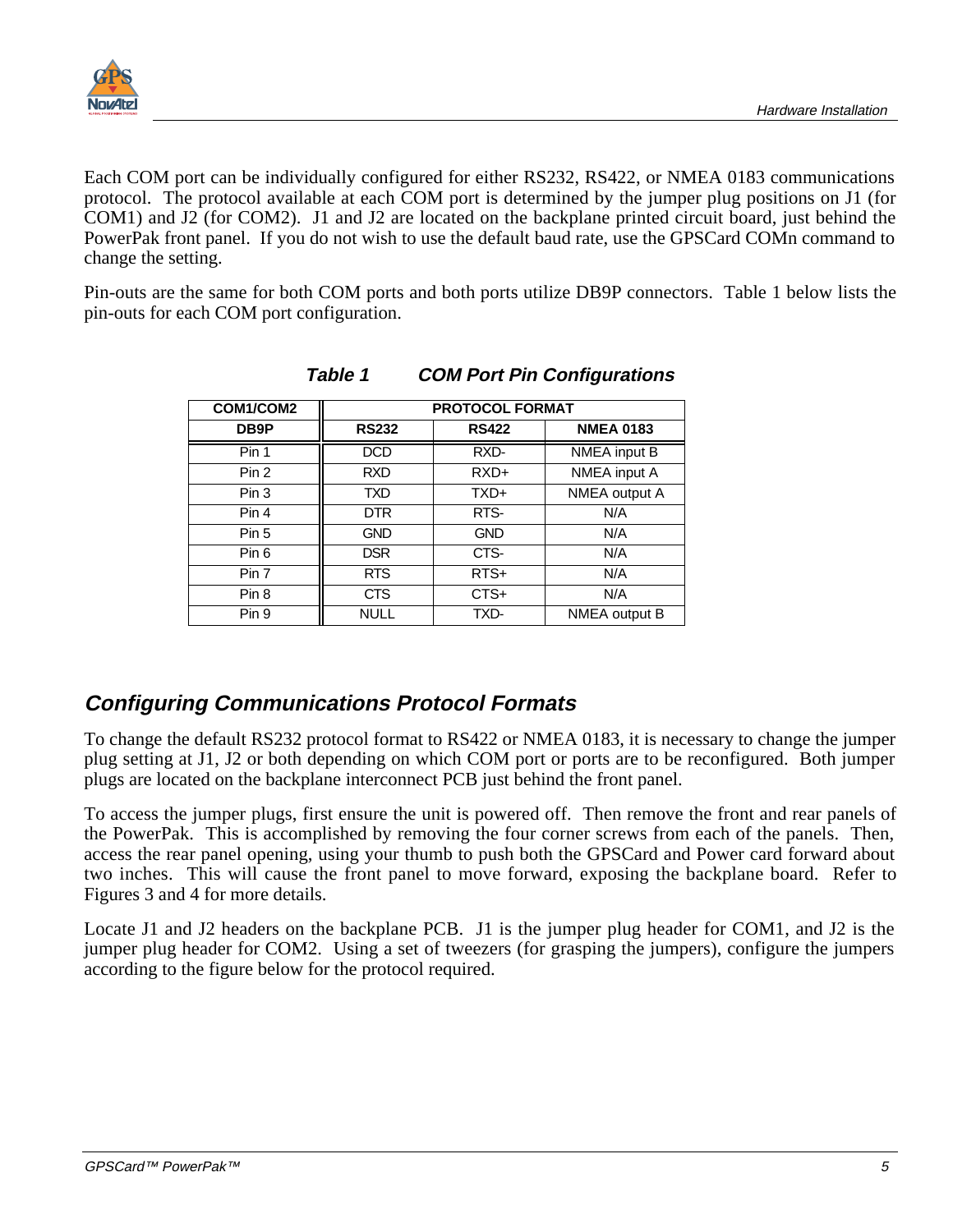

#### <span id="page-13-0"></span>**Figure 3 Communication Protocol Format Jumper Plugs**



(Jumper Options for J1 and J2)

#### **CAUTION** !

Be sure that the power plug is disconnected from the PowerPak before you attempt to remove the front panel.

Use anti-static precautions whenever the PowerPak is opened up for any purpose.

Use the NovAtel-supplied wrist strap to properly discharge static build-up before handling the GPSCard.

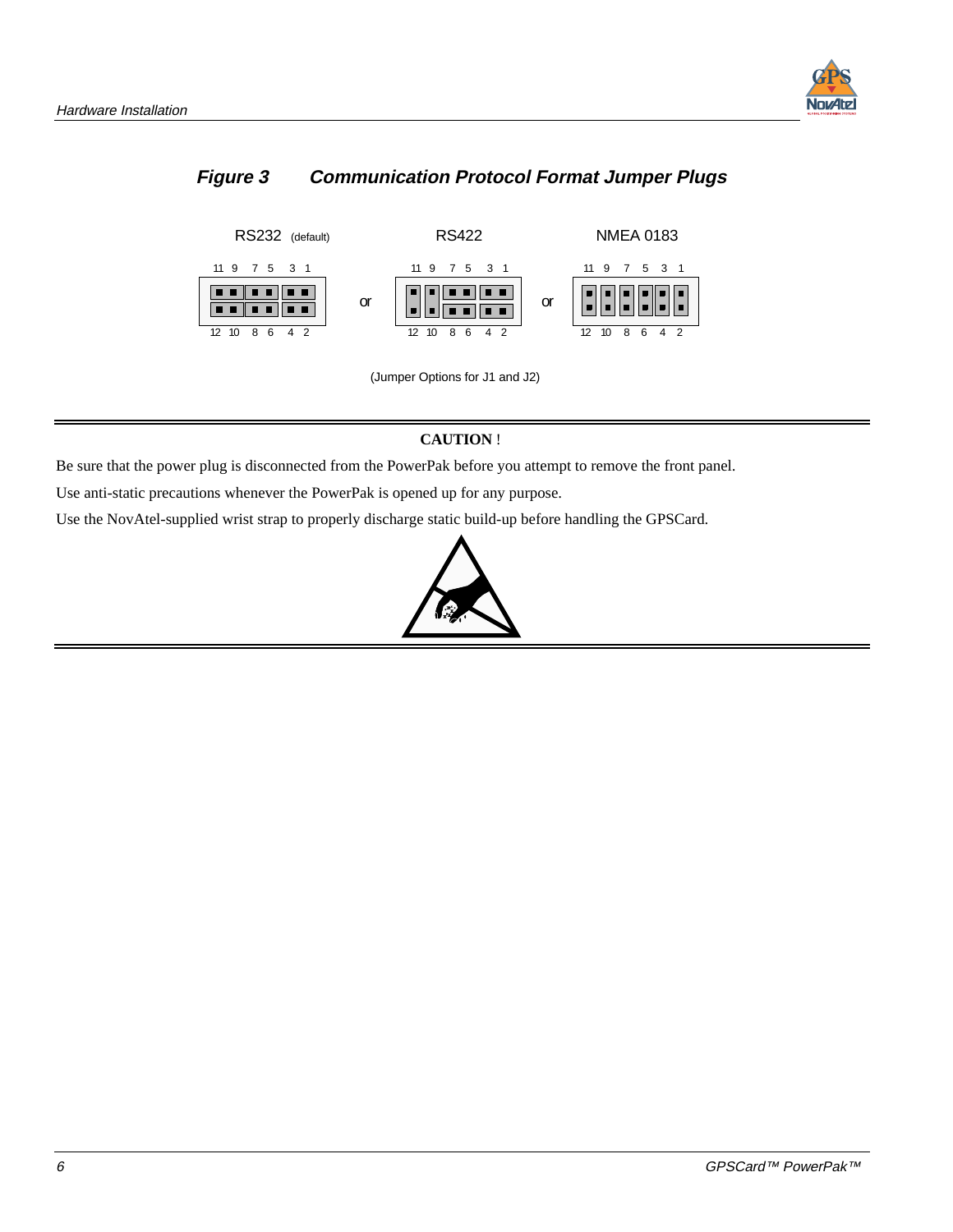<span id="page-14-0"></span>





(Back Plane View)

Removed (Rear View)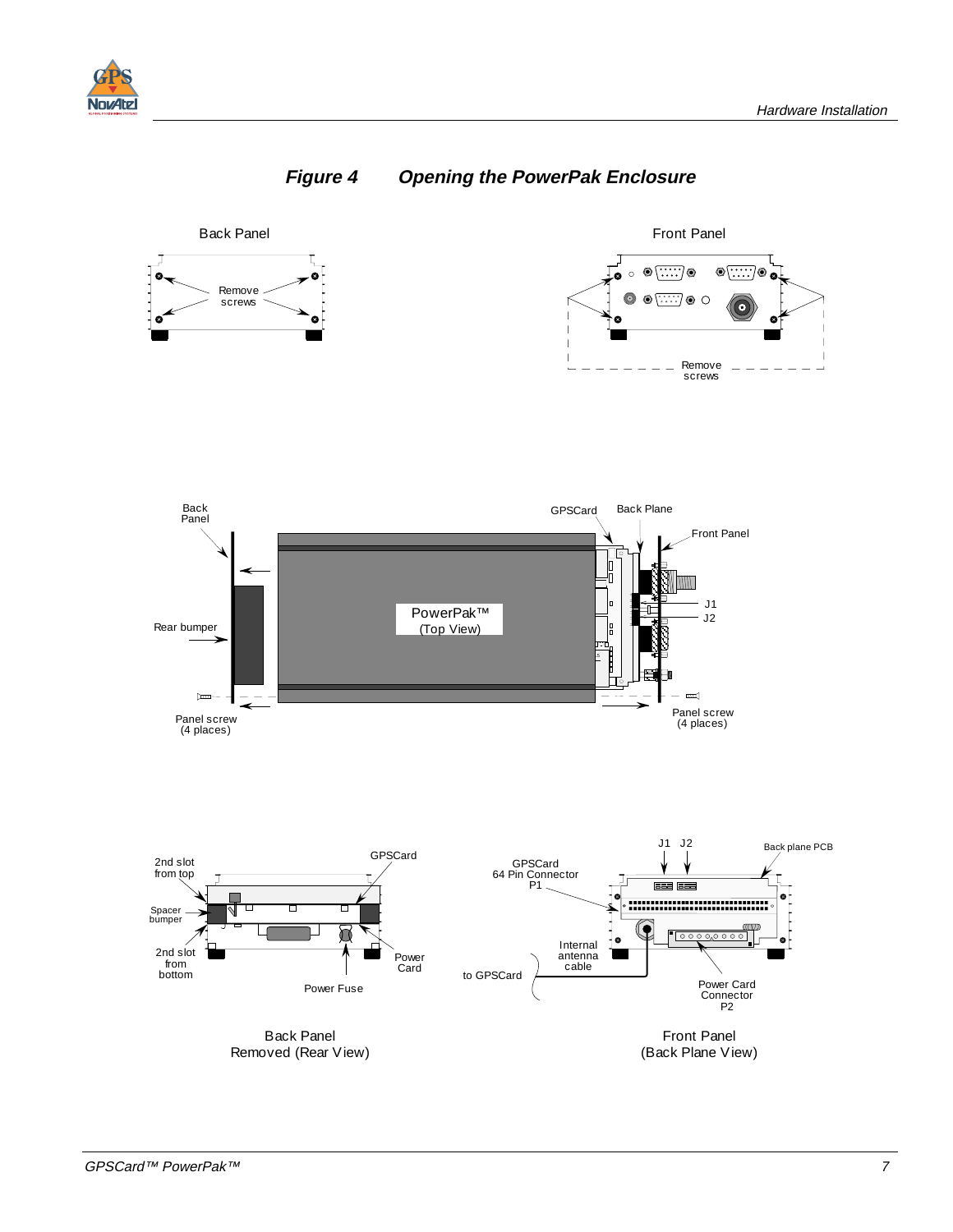#### <span id="page-15-0"></span>**I/O Strobes**

The GPSCard I/O Strobe lines are also available on the PowerPak front panel from the 9 pin DB9S connector. Refer to Appendix B in the OEM Series Installation and Operating Manual for more details about the I/O Strobes. The pinout is listed in the table below.

| <b>Pin Number</b> | <b>Pin Description</b> (DB9S)       |
|-------------------|-------------------------------------|
| pin 1             | VARF, variable frequency            |
| pin 2             | 1PPS, one pulse per second          |
| pin 3             | MKO, mark output                    |
| pin 4             | MKI, mark input                     |
| pin 5             | STATUS, valid solutions available * |
| pin 6             | <b>GND</b>                          |
| pin 7             | <b>GND</b>                          |
| pin 8             | <b>GND</b>                          |
| pin 9             | <b>GND</b>                          |

#### **Table 2 I/O Port Pin-Out Description**

\*This is the same line used to turn on/off the valid position LED light on the panel.

#### **Accessing The Power Board Fuse**

As a safety precaution, the power board incorporates a 2.0 amp normal blow fuse. The fuse is located near the rear of the Power Board.

To access the power fuse, it is necessary to remove the front and back panels of the PowerPak. This is accomplished by removing the four corner screws from each of the panels. Then access the rear panel opening; use your thumb to push both the GPSCard and Power cards forward about two inches. This will cause the front panel to move forward, exposing the backplane board, GPSCard, and the Power Board. Now, grasp the exposed edges of the GPSCard and Power Board and gently pull directly forward until approximately 3/4 of both cards are extended beyond the front panel opening. The fuse will now be fully exposed for checking or replacement. Refer to Figure 4 for more details.

#### **CAUTION !**

Be sure that the power plug is disconnected from the PowerPak before you attempt to remove the front panel.

Use anti-static precautions whenever the PowerPak is opened up for any purpose.

Use wrist strap!

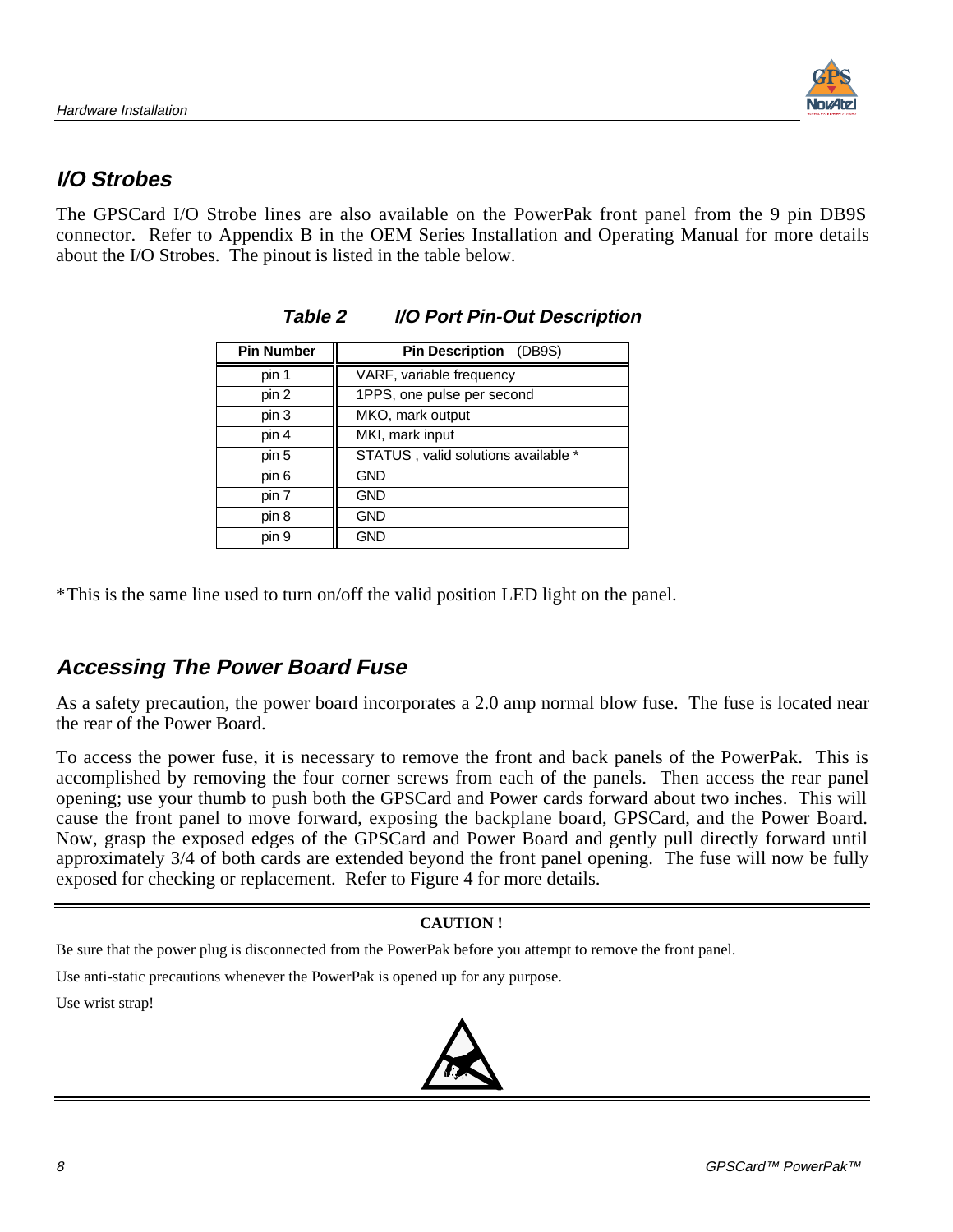<span id="page-16-0"></span>

# **TECHNICAL SPECIFICA TIONS**

Refer to GPSCard OEM Series Installation and Operating Manual, Appendix B, Technical Specifications. The following data supersedes OEM Technical Specifications where applicable.

| <b>INPUT/OUTPUT CONNECTORS</b>                                                                                                                                                                                                  |                                                                |  |
|---------------------------------------------------------------------------------------------------------------------------------------------------------------------------------------------------------------------------------|----------------------------------------------------------------|--|
| Antenna                                                                                                                                                                                                                         | TNC (4.5 Vdc, 25 mA max)                                       |  |
| Power                                                                                                                                                                                                                           | 2.1 mm plug (10 - 36 Vdc) centre positive                      |  |
| COM1, COM2                                                                                                                                                                                                                      | DB9P                                                           |  |
| <b>Strobes</b>                                                                                                                                                                                                                  | DB9S                                                           |  |
|                                                                                                                                                                                                                                 | <b>PHYSICAL</b>                                                |  |
| Size                                                                                                                                                                                                                            | 208 x 111 x 47 mm                                              |  |
| Weight                                                                                                                                                                                                                          | Approx. 1 kg                                                   |  |
|                                                                                                                                                                                                                                 | <b>MECHANICAL DRAWINGS</b>                                     |  |
| <b>Figure 5</b><br><b>PowerPak Dimensions</b><br>Front Panel<br>• ⊙ ⊚ <del>[∷∷</del> )⊚<br>$\circ$ $\circ$ $\circ$<br>47 mm<br>$\circledcirc$ $\circledcirc$ $\circledcirc$<br>208 mm<br>PowerPak™<br>111 mm<br>(Top View)<br>n |                                                                |  |
|                                                                                                                                                                                                                                 | <b>ENVIRONMENTAL</b>                                           |  |
| <b>Operating Temperature</b>                                                                                                                                                                                                    | 0° C to +50° C using standard temperature GPS OEM Series       |  |
|                                                                                                                                                                                                                                 | -40° C to +65° C using extended temperature GPSCard OEM Series |  |
| Storage Temperature                                                                                                                                                                                                             | -40 $\rm{^{\circ}C}$ to +85 $\rm{^{\circ}C}$                   |  |
| Humidity                                                                                                                                                                                                                        | 95% non-condensing                                             |  |
| Altitude                                                                                                                                                                                                                        | 5,000 meters                                                   |  |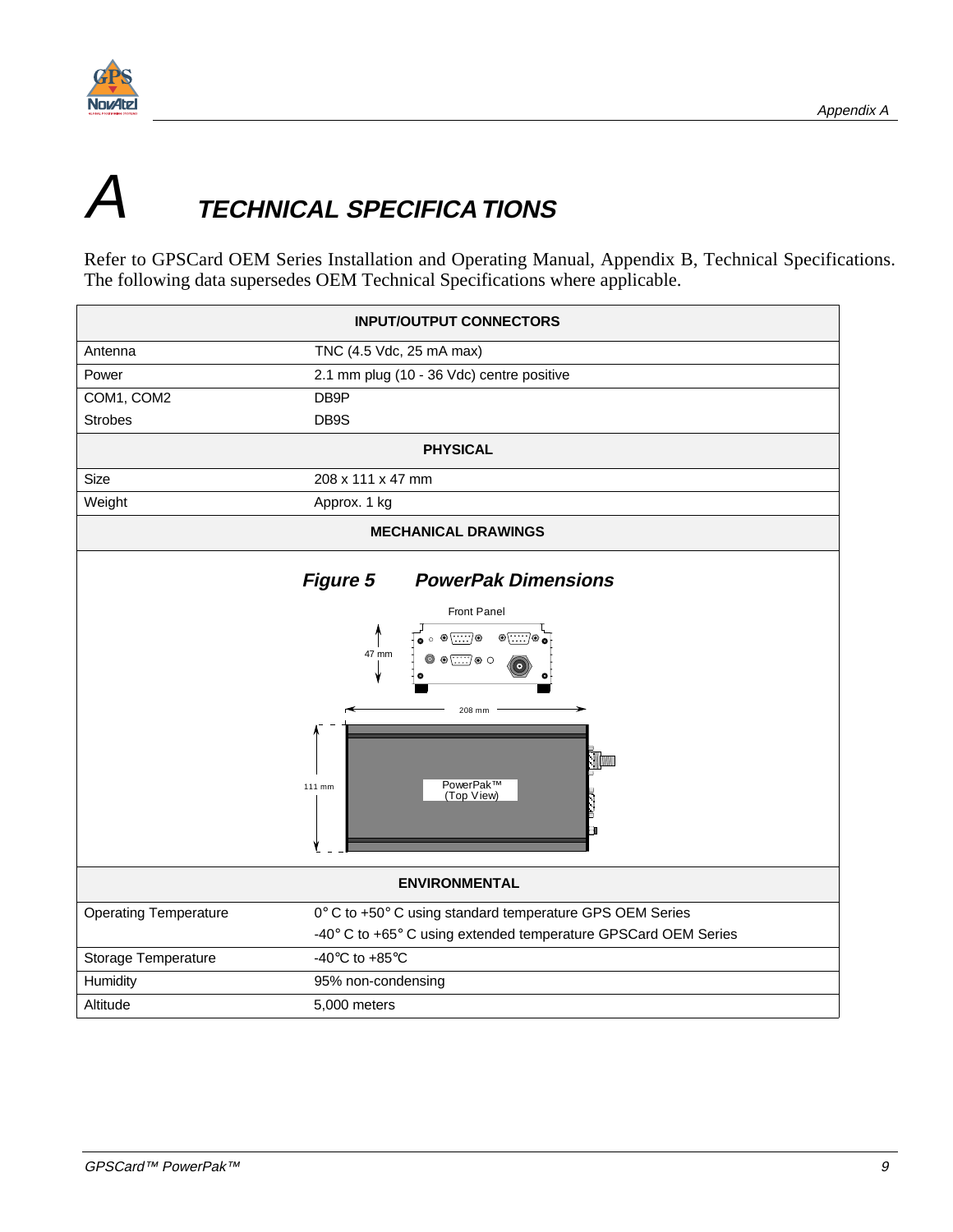

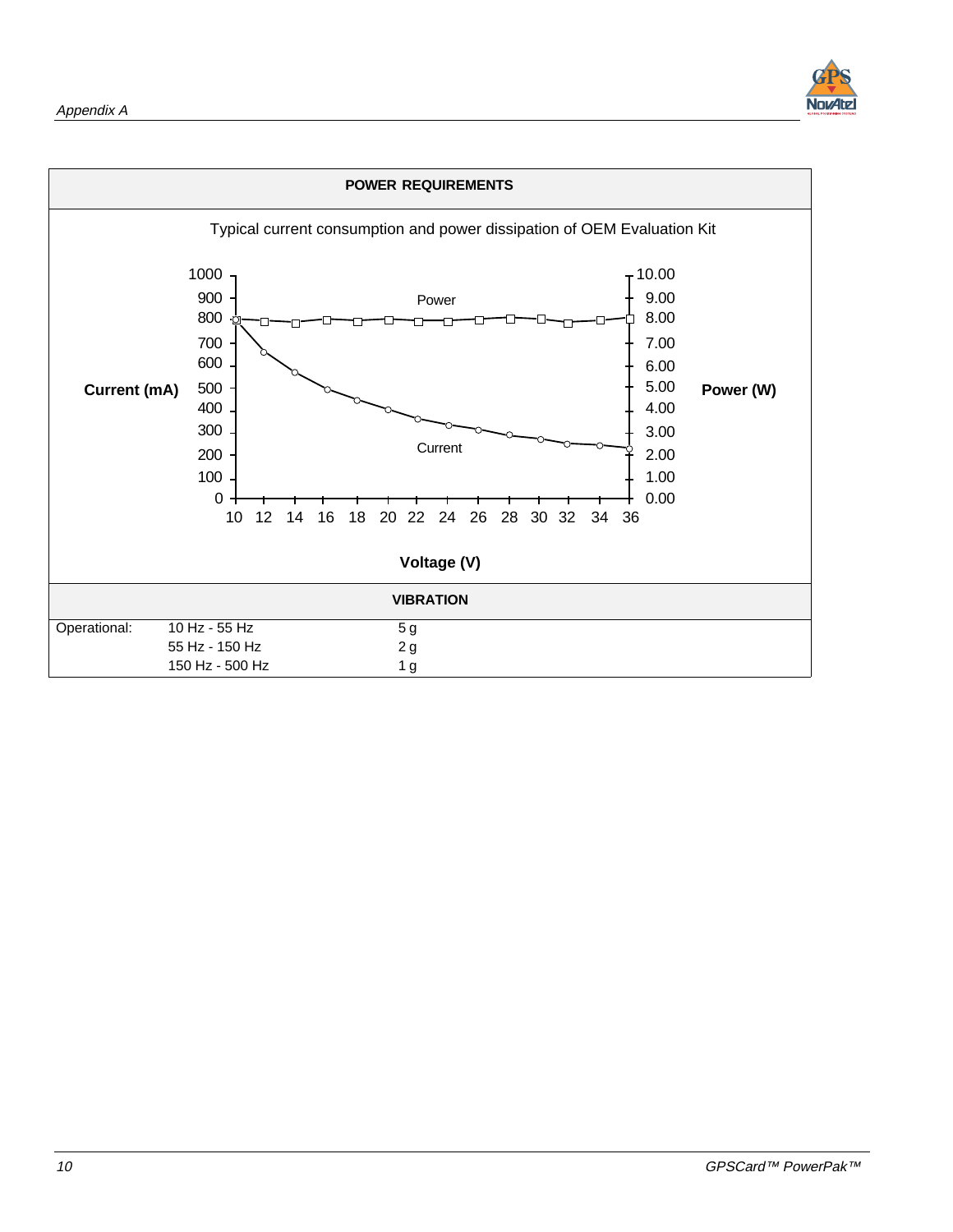

|                                                | When it is convenient for you, take a few moments to fill out the questionnaire below and mail or fax it to the<br>NovAtel GPS Customer Service Department (403-295-4901). At NovAtel, we value your input.                         |            |                |
|------------------------------------------------|-------------------------------------------------------------------------------------------------------------------------------------------------------------------------------------------------------------------------------------|------------|----------------|
|                                                | Which products have you purchased from NovAtel GPS?                                                                                                                                                                                 |            |                |
| GPSCard:                                       | OEM Series PC Series GPSAntenna: COEM Series PC Series COEM Series COEM Series COEM Series COEM SERIES COEM SERIES COEM SERIES COEM SERIES COEM SERIES COEM SERIES COEM SERIES COEM SERIES COEM SERIES COEM SERIES COEM SERIES      |            |                |
|                                                |                                                                                                                                                                                                                                     |            |                |
| $\bullet$                                      | Are you satisfied with the performance of these products:                                                                                                                                                                           | Yes        | <b>No</b>      |
| Please explain.                                |                                                                                                                                                                                                                                     |            |                |
|                                                | Are you satisfied with the level of customer service provided?                                                                                                                                                                      | <b>Yes</b> | N <sub>0</sub> |
| Please explain.                                |                                                                                                                                                                                                                                     |            |                |
|                                                | What influenced you to purchase NovAtel GPS products?                                                                                                                                                                               |            |                |
|                                                | Do you have any comments concerning this User Manual?                                                                                                                                                                               |            |                |
|                                                | Are there any new features or products that you would like to see from NovAtel GPS?                                                                                                                                                 |            |                |
| Do you have any other comments or suggestions? |                                                                                                                                                                                                                                     |            |                |
|                                                |                                                                                                                                                                                                                                     |            |                |
|                                                |                                                                                                                                                                                                                                     |            |                |
|                                                | Address/phone number <b>example 2006</b> and 2007 and 2008 and 2008 and 2008 and 2008 and 2008 and 2008 and 2008 and 2008 and 2008 and 2008 and 2008 and 2008 and 2008 and 2008 and 2008 and 2008 and 2008 and 2008 and 2008 and 20 |            |                |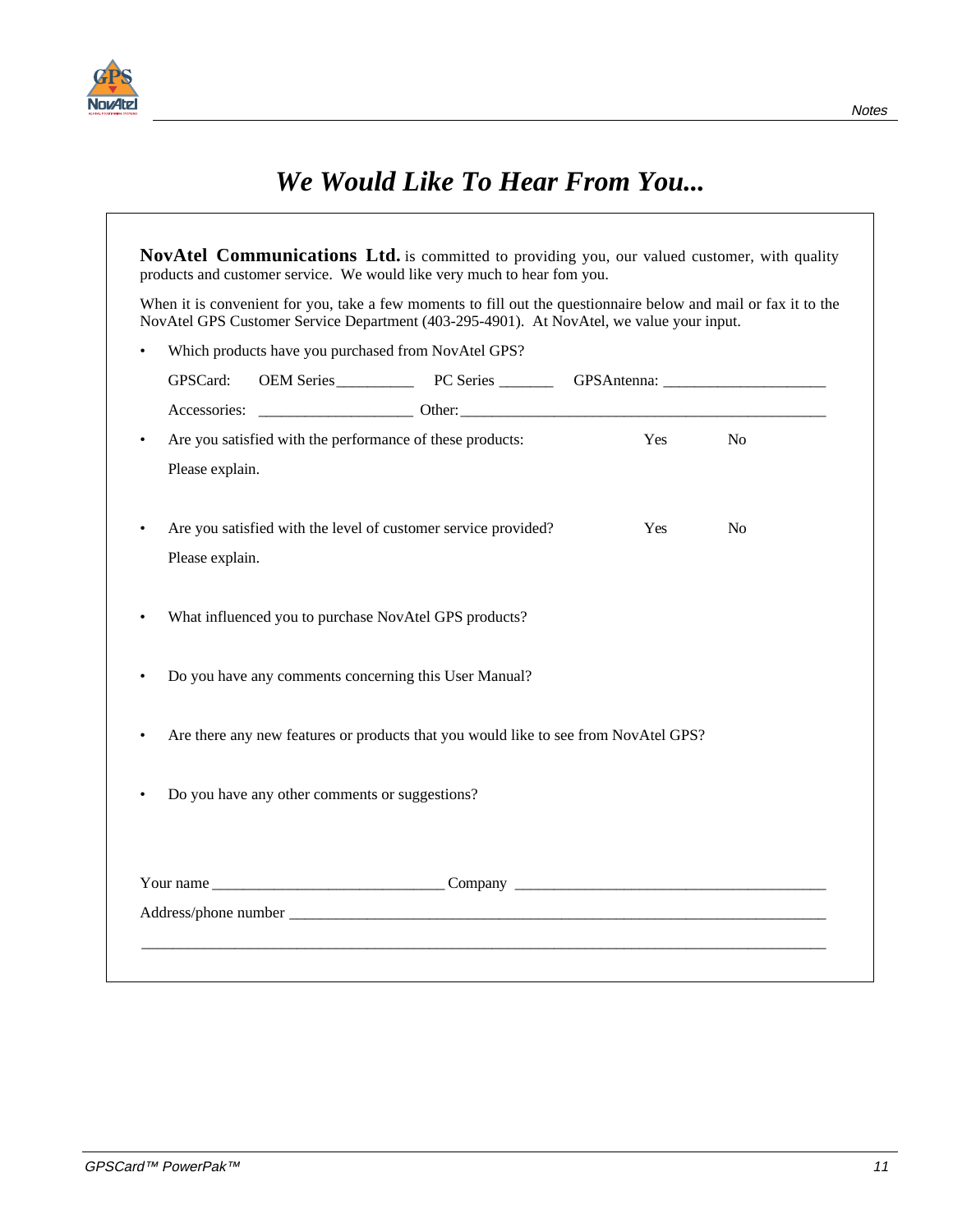

#### **NOTES**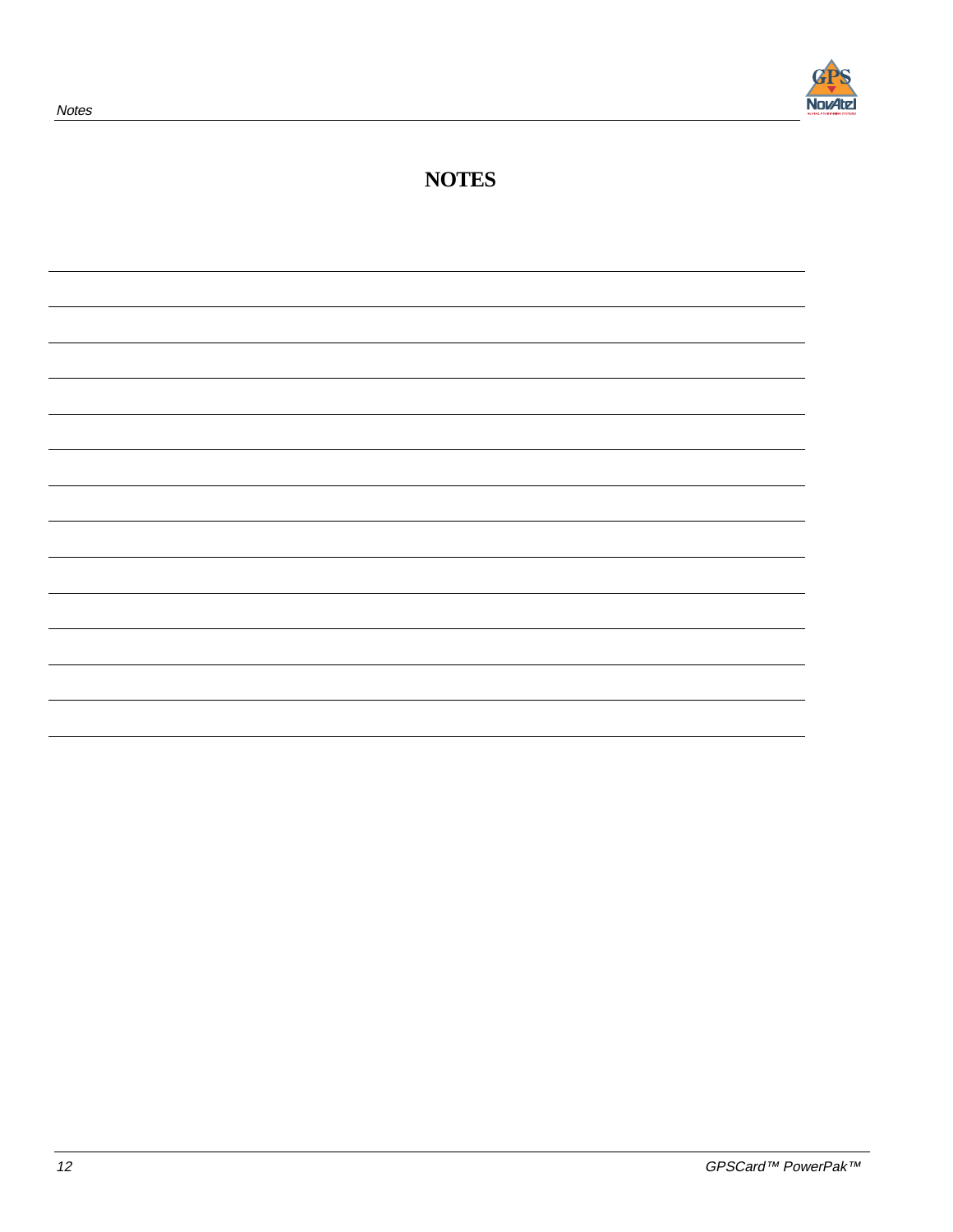

#### **NOTES**

|  |  | and the control of the control of the control of the control of the control of |
|--|--|--------------------------------------------------------------------------------|
|  |  |                                                                                |
|  |  |                                                                                |
|  |  |                                                                                |
|  |  |                                                                                |
|  |  |                                                                                |
|  |  |                                                                                |
|  |  |                                                                                |
|  |  |                                                                                |
|  |  |                                                                                |
|  |  |                                                                                |
|  |  |                                                                                |
|  |  |                                                                                |
|  |  |                                                                                |
|  |  |                                                                                |
|  |  |                                                                                |
|  |  |                                                                                |